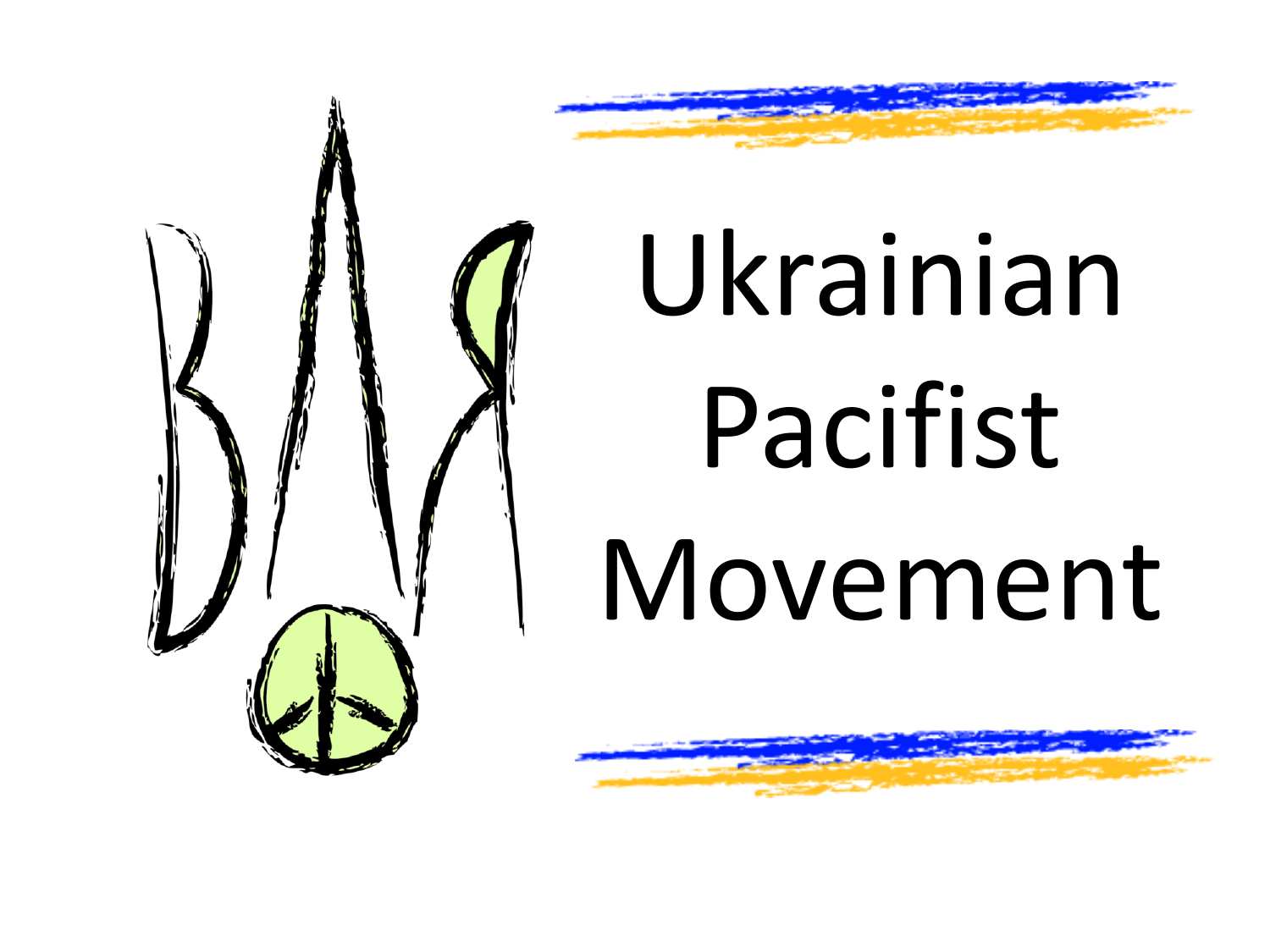## Ukrainian Pacifist Movement



- Founded in 2019 by the participants of peaceful protests against conscription in Kyiv.
- Non-governmental, nonprofit, and nonpartisan organization.
- Aim: to promote the right to peace, disarmament, the abolition of conscription, nonviolent resolution of conflicts, and democratic civilian control over military affairs.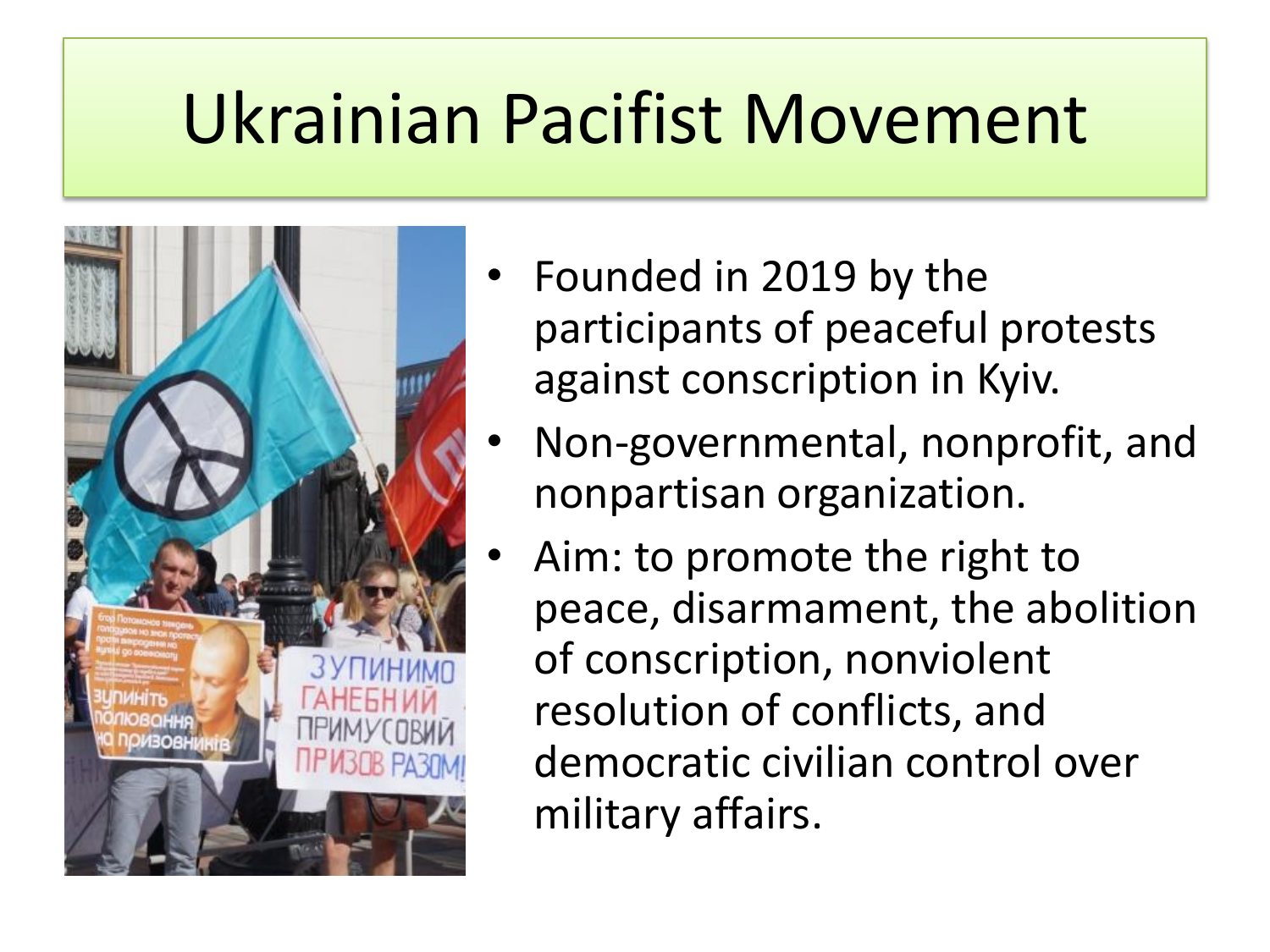## Founders







- **Ruslan Kotsaba,** president of the Ukrainian Pacifist Movement, is a well-known journalist, television presenter, and video blogger regularly criticizing conscription and war.
- **Ihor Skrypnik, vice-president of the Ukrainian** Pacifist Movement, is a video blogger and administrator of a Facebook group of protesters against conscription.
- **Yurii Sheliazhenko,** executive secretary of the Ukrainian Pacifist Movement, is a legal scholar, journalist, writer, and human rights defender.